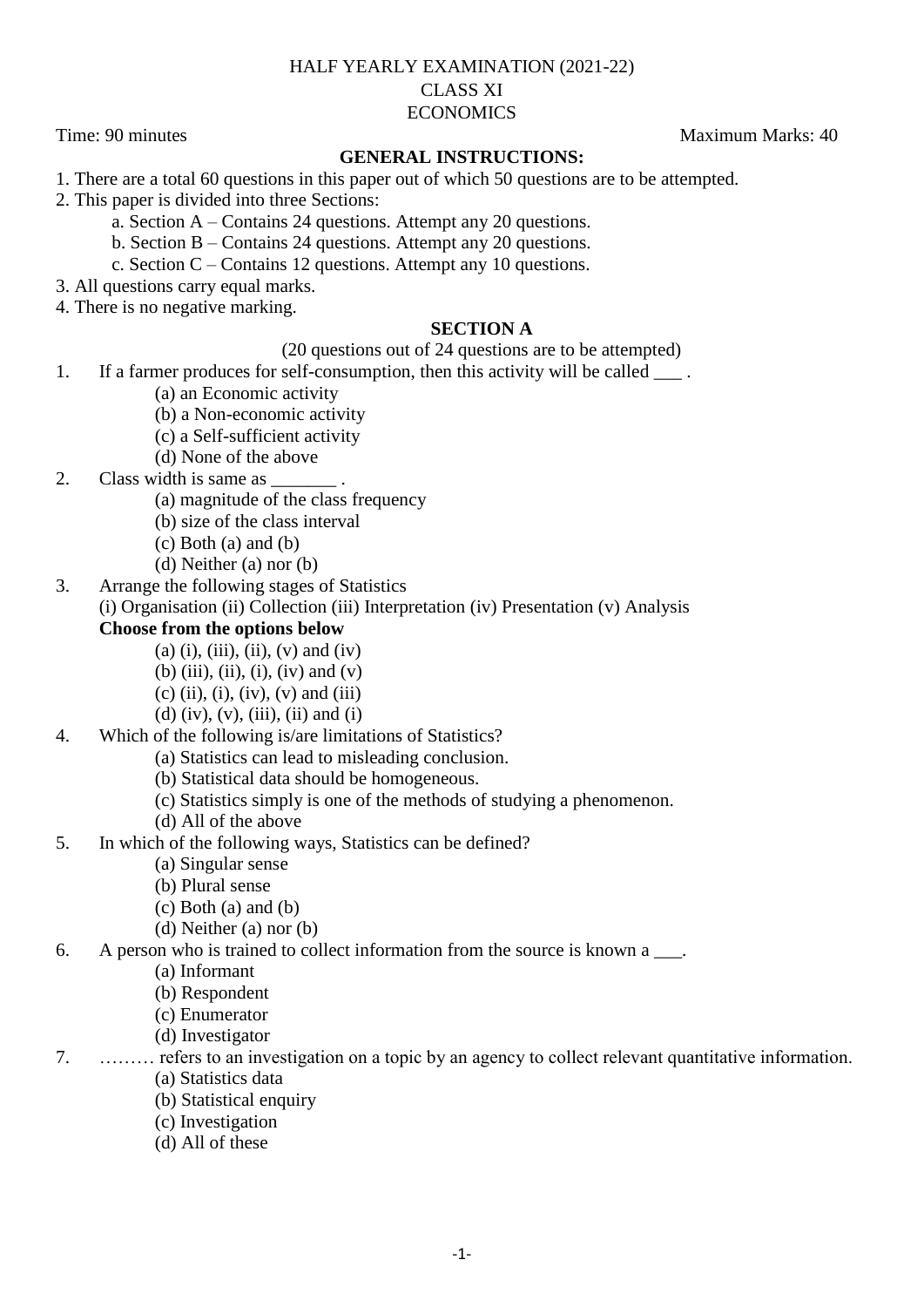8. From the given data, find the number of students scoring 20 or more n

| $0-5$     | 5  |
|-----------|----|
| $5 - 10$  |    |
| $10 - 15$ | 3  |
| 15-20     | 10 |
| 20-25     | 15 |
| 25-30     | 10 |
| 30-35     | 8  |
| 35-40     | 12 |
|           |    |

- 9. Monthly salary of an individual is an example of continuous variable. Choose from the options below. (a) True (b) False (c) Partially true (d) Incomplete statement
- 10. Headings and sub-headings given to columns are known as ……… . (a) Stubs (b) Captions (c) Titles (d) None of these
- 11. A frequency distribution can have (a) two means (b) two medians (c) two modes (d) None of these
- 12. **Assertion (A):** Median is not dependent on all the data values in a dataset. **Reason (R):** The sum of the distance between the median and the rest of the values is less than the distance from any other point
	- (a) Both Assertion (A) and Reason (R) are true and Reason (R) is the correct explanation of Assertion (A)
	- (b) Both Assertion (A) and Reason (R) are true, but Reason (R) is not the correct explanation of Assertion (A)
	- (c) Assertion (A) is false, but Reason (R) is true
	- (d) Both are false

# 13. **Choose the incorrect statement from the given below.**

- (a) For a symmetrical distribution, mean, median and mode are equal to each other.
- (b) Mid-value series need to be converted in normal frequency distribution in order to calculate median.
- (c) Inclusive series need to be converted into exclusive series in order to calculate arithmetic mean.
- (d) Cumulative Frequency distribution need to be converted in normal frequency distribution in order to calculate mean, median and mode.

14. According to figure one, value of median is equal to

- $(a) 50$
- (b) 65
- $(c)$  40
- (d) 15



- 15. Quota sampling is type of
	- (a) judgement sampling
	- (b) random sampling
	- (c) non-random sampling
	- (d) None of the above
- 16. The most fundamental economic problem is related to
	- (a) scarcity of resources
	- (b) unlimited human wants
	- (c) Both (a) and (b)
	- (d) Neither (a) nor (b)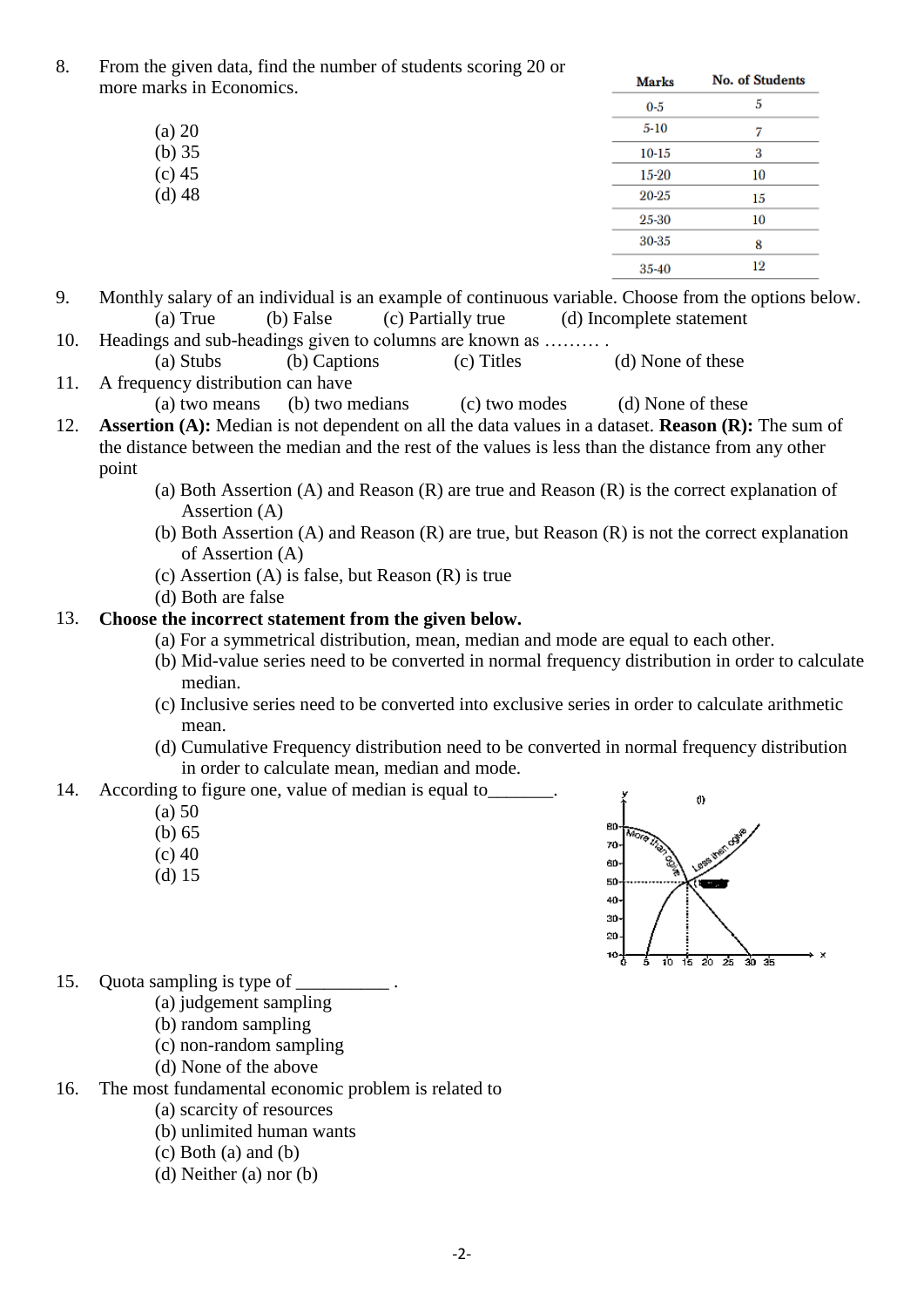17. Which of the central problem is related to distribution of income?

- (a) What to produce? (b) How to produce?
- (c) For whom to produce? (d) None of these

- 
- 18. Which of the following is/are objectives of averages?
	- (i) To facilitate comparison.
	- (ii) To help in decision-making or policy formulation.
	- (iii) To trace mathematical relation and statistical analysis.
	- (iv) To understand the features of the problem in brief.

# **Choose from the options below.**

 $(a)$  (i), (ii), (iii) (b) (ii), (iii), (iv)  $(c)$  (i), (iii), (iv) (d) All of these

19. Same commodity can give different utility to different persons in the same situation. Choose from the options below.

(a) True (b) False (c) Partially true (d) Incomplete statement

- 20. With rise in price of good X, demand for good Y also increase, then how these goods are related? (a) Substitute goods (c) Inferior goods
	- (b) Complementary goods (d) Giffen goods
		-
- 21. Assertion (A): Positive science relates to the statements which are based upon value judgement. Reason (R): Every economic statement can be classified either as positive science or normative science

Alternatives

- (a) Both Assertion (A) and Reason (R) are true and Reason (R) is the correct explanation of Assertion (A)
- (b) Both Assertion (A) and Reason (R) are true, but Reason (R) is not the correct explanation of Assertion (A)
- (c) Assertion (A) is true, but Reason (R) is false
- (d) Assertion (A) is false, but Reason (R) is true
- 22. Which of the following factors causes demand curve to be downward sloping? (i) Law of DMU (ii) Substitution effect
	- (iii) Income effect
	- (iv) Number of uses of a good
	- (v) Size of Consumer Group

Choose from the options below.

 $(a)$  (i), (ii), (iii) and  $(v)$  $(b)$  (i), (ii), (iv) and (v)

- $(c)$  (ii), (iii), (iv) and (v)
- (d) (i), (ii), (iii), (iv) and (v)

23. Which of the following are exceptions of law of demand?

| (a) Giffen goods | $(c)$ Both $(a)$ and $(b)$ |
|------------------|----------------------------|
| (b) Addictions   | (d) Neither (a) nor (b)    |

- 24. A consumer is in equilibrium consuming two goods when
	- (a) marginal utilities of last rupee spent on different goods are equal
	- (b) slope of MRS in a convex Indifference curve is equal to slope of budget line
	- (c) Both (a) and (b)
	- (d) None of (a) and (b)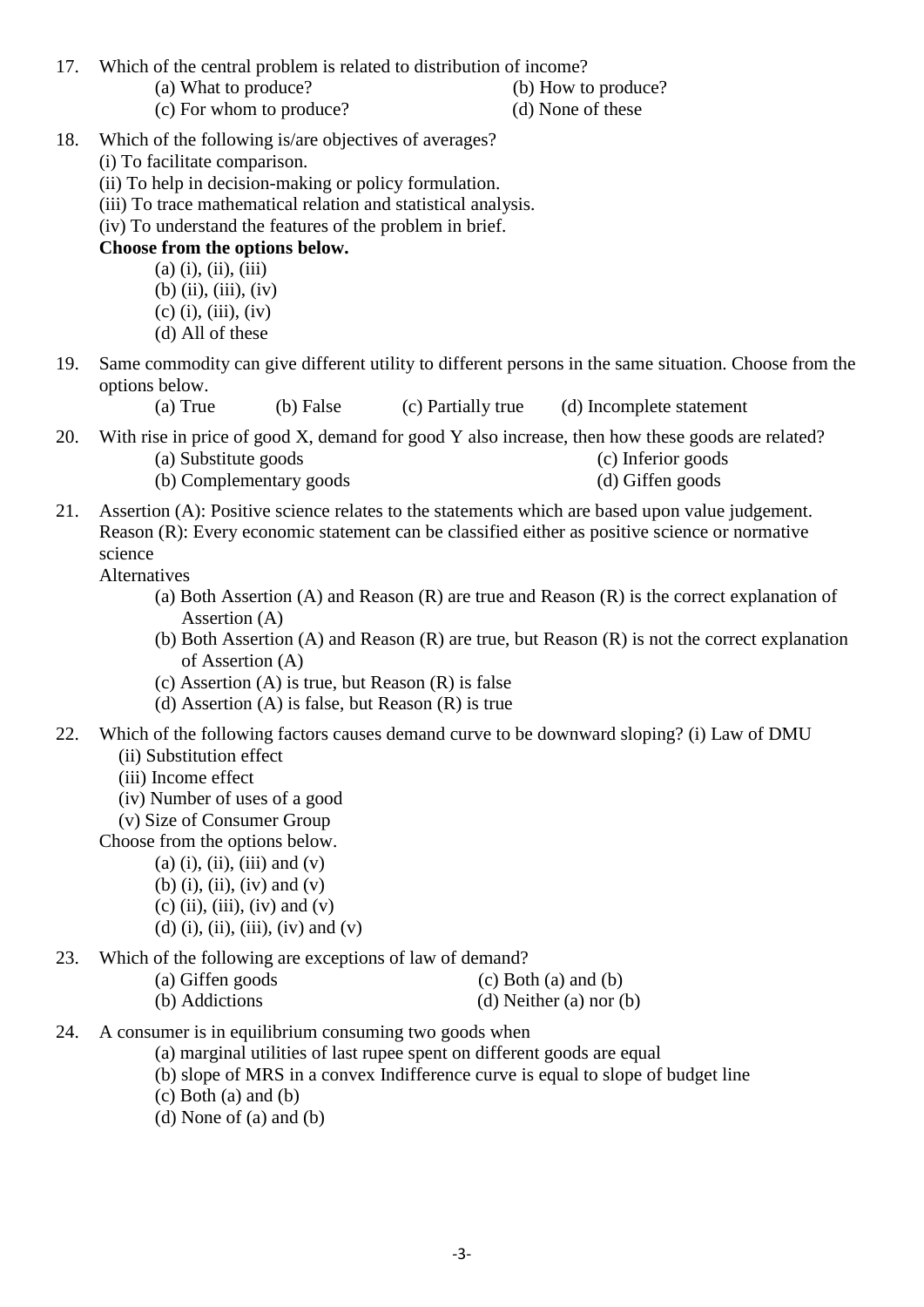## **SECTION B**

### (20 questions out of 24 questions are to be attempted)

- 25. What kind of data is contained in the census of population and national income estimates, for the government?
	- (a) Internal
	- (b) Primary
	- (c) Secondary
	- $(d)$  Both  $(b)$  and  $(c)$

26. Which of the following is/are the feature(s) of an ideal questionnaire?

(i) Questions should be subjective and open-ended

(ii) Numerical calculations should be avoided

(iii) Logical sequence should be followed

(iv) Questions related to religious, political and personal views should be avoided

# **Choose from the options below.**

- $(a)$  (i), (ii) and (iii)
- $(b)$  (ii), (iii) and (iv)
- $(c)$  (i), (iii) and (iv)
- $(d)$  (i), (ii), (iii) and (iv)
- 27. The consumer's demand for garments changes regularly. Which of the following method of collecting primary data is most suitable in this situation, for a company manufacturing clothes?
	- (a) Direct personal interview
	- (b) Indirect oral interview
	- (c) Information through local correspondents
	- (d) Telephonic interview

| Column I             | <b>Column II</b>                 |
|----------------------|----------------------------------|
| A. Resources         | (i) Scarcity                     |
| B. Human wants       | (ii) Limited                     |
| C. Human needs       | (iii) Non-recurring<br>in nature |
| D. Natural resources | (iv) Limited use                 |

Choose the correct pair from the codes given below.

- (a)  $A (i)$ (b)  $B - (ii)$
- $(c)$  C (iii)
- (d) All of the above pairs are correct
- 29. Which of the following is true about central tendency?
	- (a) Mode =  $2$  Median − Mean
		- (b) Mode = 3 Median − Mean
		- (c) Mode =  $3$  Median −  $2$  Mean
		- (d) Mode =  $2$  Median −  $3$  Mean
- 30. **Assertion (A):** Classification of data is required for further statistical analysis. **Reason (R):**  Classification helps in simplifying data and enhances understanding.
	- (a) Both Assertion (A) and Reason (R) are true and Reason (R) is the correct explanation of Assertion (A)
	- (b) Both Assertion (A) and Reason (R) are true, but Reason (R) is not the correct explanation of Assertion (A)
	- (c) Assertion (A) is false, but Reason (R) is true
	- (d) Both are false
- 31. Median is always a number present in the same series. Choose from options below.
	- (a) True (b) False (c) Partially true (d) Incomplete statement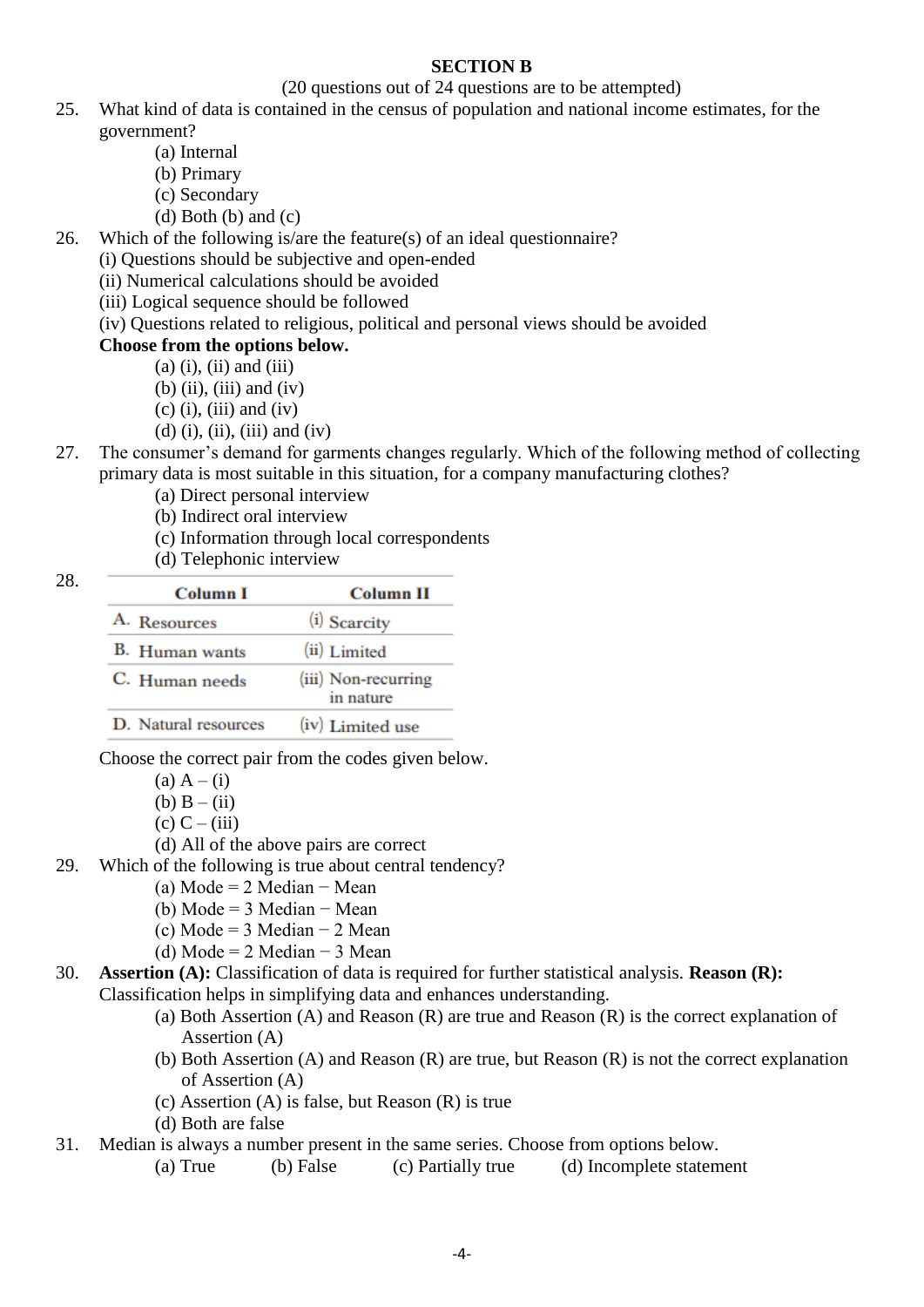32. As an economic concept, scarcity applies to  $\blacksquare$ (a) money but not time (b) time but not money (c) Both money and time (d) Neither time nor money 33. The mean of a given items 5, 6, 7, X, 11 and 13 is 44. Value of X will be (a) 200 (b) 222 (c) 224 (d) 254 34. Ms. Viaan of ABC Limited surveyed the salaries of all her staff and found the following monthly salaries ₹ 5,000, ₹ 4,200, ₹ 3,000, ₹ 4,200, ₹ 8,000, ₹ 10,000 and ₹ 9,000. Median wage of ABC Limited will be equal to ................ (a)  $\bar{z}$  5,000 (b)  $\bar{z}$  6,200 (c)  $\bar{z}$  6,500 (d) Can't be determined 35. If the mean monthly salary of each staff of ABC Limited (same data as Q34.) is increased by x amount. New average will be equal to  $\blacksquare$ (a) Old average  $+ x$ (b) Old average - x (c) Same as Old average (d) Can't be determined 36. Opportunity cost refers to which of the following? (a) Accounting cost minus the marginal benefit (b) Monetary costs of an activity (c) Highest valued alternative forgone (d) Accounting cost minus the marginal cost 37. Due to 15% rise in price, demand changes from 100 to 80 units. Price elasticity of demand will be equal to (a) 1 (b) 1.33 (c) 1.5 (d) 2 38. **Assertion (A):** If a consumer consumes a good with time lag, then law of DMU does not holds true. **Reason (R):** Human wants are unlimited, as soon as one want gets satisfied another want arises. Hence, one will never be satisfied in case of discontinuous consumption. Alternatives (a) Both Assertion (A) and Reason (R) are true and Reason (R) is the correct explanation of Assertion (A) (b) Both Assertion (A) and Reason (R) are true, but Reason (R) is not the correct explanation of Assertion (A) (c) Assertion  $(A)$  is true, but Reason  $(R)$  is false (d) Assertion (A) is false, but Reason (R) is true 39. Write the correct sequence of options in column II Column I  $Column II$ by matching them with options of column I. A. Exceptions to law (i) Music **Codes** of diminishing marginal utility A B C B. Prof. Gossen (ii) Indifference (a) (i) (iii) (iii) curve analysis (b) (i) (iii) (ii) C. Prof. Allen and (iii) Law of **Hicks** diminishing  $(c)$  (iii) (ii) (i) marginal utility  $(d)$  (ii) (iii) (i) 40. To be in equilibrium, how will a consumer behave if  $MRS_{xy} < P_x / P_y$ ? (a) Consumer will consume more of good X and less of good Y (b) Consumer will consume more of good Y and less of good X (c) Consumer will consume more of both goods (d) Consumer will consume less of both goods 41. Increase in price of complementary goods leads to contraction of demand. Choose from the options below. (a) True (c) Partially true (b) False (d) Incomplete statement

-5-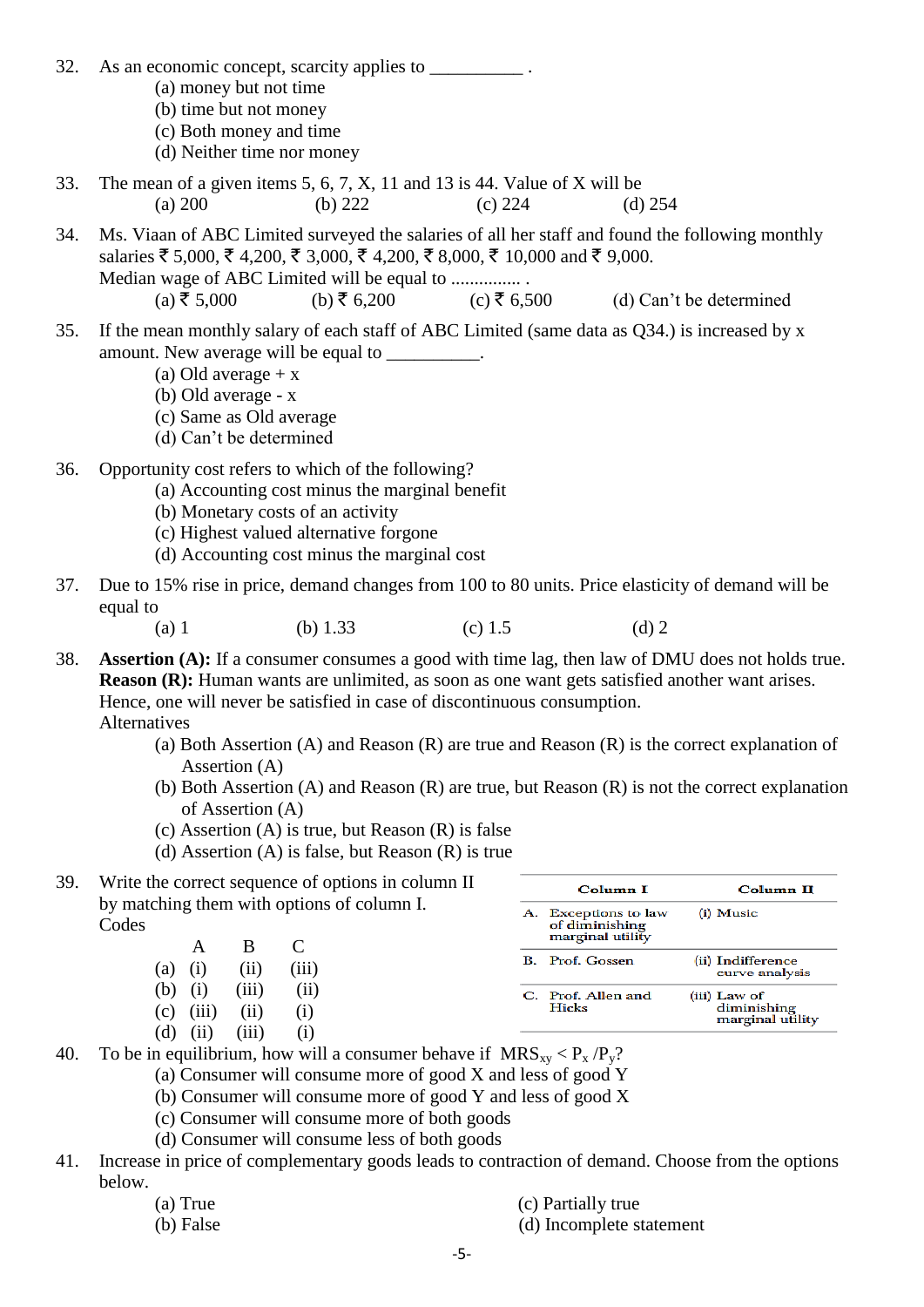42. Which of the following statements are true?

(a) Market demand curve is the vertical summation of individual demand curves (b) Market demand curve is the horizontal summation of individual demand curves

- (c) Market demand curve is steeper than individual demand curves
- (d) None of the above
- 43. Indifference curve is convex to the origin due to
	- (a) increasing marginal rate of substitution
	- (b) diminishing marginal rate of substitution
	- (c) constant marginal rate of substitution
	- (d) diminishing market rate of exchange



Which measure of central tendency can be located in the above diagram?

(a) Arithmetic Mean (b) Median (c) Mode (d) None of the above

- 45. Under monotonically preferred bundle, a consumer gets more units of at least one commodity with no less units of other commodity or more units of both commodities. Choose from the options below. (a) True (b) False (c) Partially true (d) Incomplete statement
- 46. A set of indifference curve is known as
	- (a) Indifference curve
	- (b) Indifference chart
	- (c) Indifference map
	- (d) None of these
- 47. Which of the following is not a property of indifference curve?
	- (a) Downward sloping
	- (b) Convex to the origin
	- (c) Higher IC represents higher satisfaction
	- (d) IC can touch either axis
- 48. **Assertion (A):** When consumers make choices about the quantity of goods and services to consume, it is presumed that their objective is to maximise total utility.

**Reason (R):** In maximising total utility, the consumer faces a number of constraints, the most important of which are the consumer's income and the prices of the goods and services that the consumer wishes to consume.

Alternatives

- (a) Both Assertion (A) and Reason (R) are true and Reason (R) is the correct explanation of Assertion (A)
- (b) Both Assertion (A) and Reason (R) are true, but Reason (R) is not the correct explanation of Assertion (A)
- (c) Assertion (A) is true, but Reason (R) is false
- (d) Assertion (A) is false, but Reason (R) is true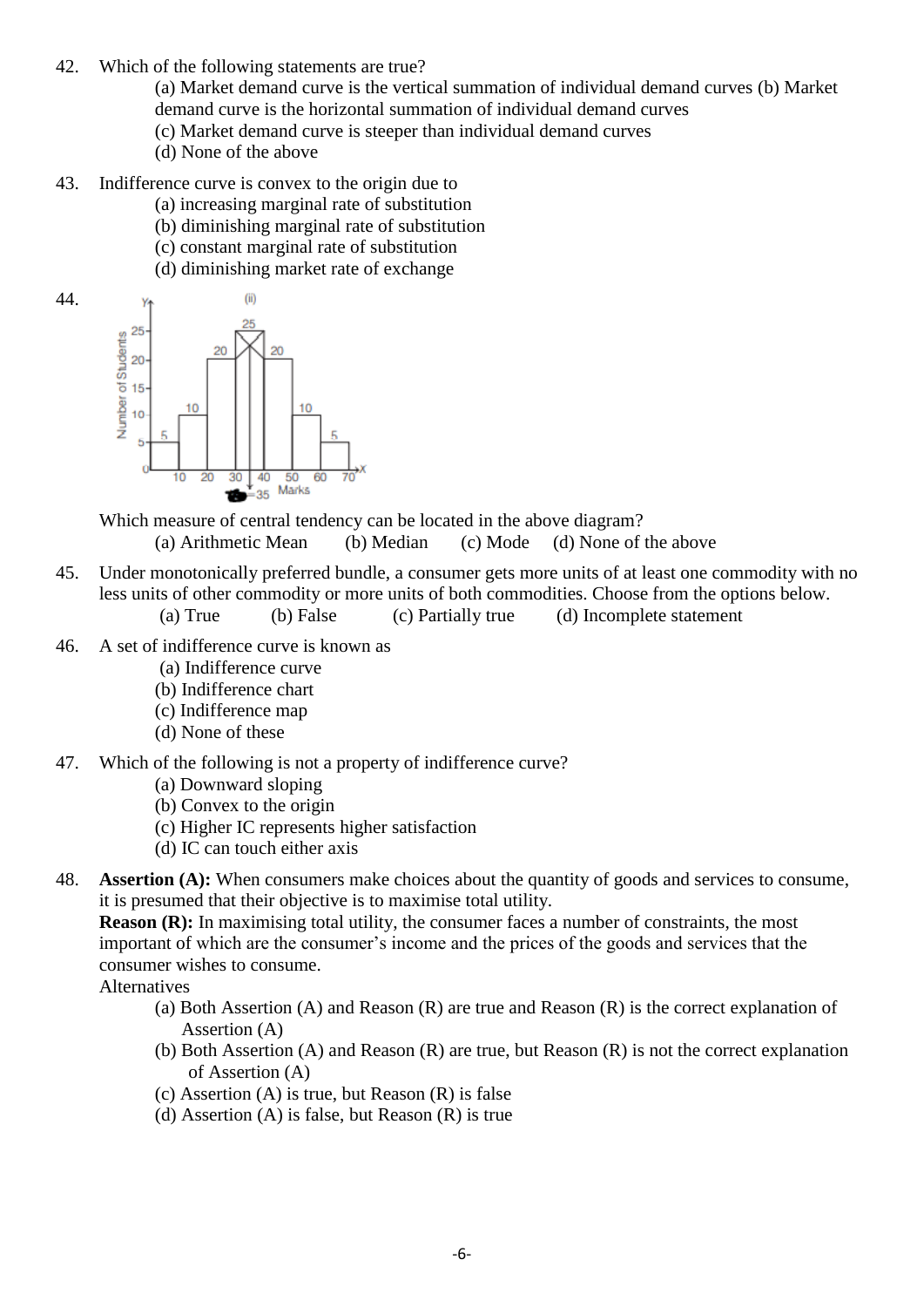### **SECTION C**

#### (10 questions out of 12 questions are to be attempted)

Collection of data is an important step in statistics. However, raw data cannot be used unless organised in a meaningful way. Few examples of organisation are given below, observe these carefully and answer the questions 49 to 52 on the basis of the

same. (a) Production of wheat in India in 2001

(b) Marks of students in Statistics

| Region    | Production<br>(in million tonnes) | <b>Marks</b> | No. of students |
|-----------|-----------------------------------|--------------|-----------------|
|           |                                   | 01-09        | 05              |
| Rajasthan | 5,000                             | $10-19$      | 08              |
| UP        | 6,550                             |              |                 |
|           |                                   | 20-39        | 02              |
| Punjab    | 4,800                             | 40-69        | 06              |
| Harvana   | 4,200                             | 70-79        | 05              |
|           |                                   |              |                 |

49. Table (a) shows which of the following methods of classification?

- (a) Spatial classification
- (b) Time series
- (c) Quantitative classification
- (d) None of the above

50. In table (a), modal production is by

| (a) Haryana | (c) Punjab    |
|-------------|---------------|
| (b) UP      | (d) Rajasthan |

- 51. Which of the following best describes the classification in table (b)?
	- (a) Unequal and exclusive
	- (b) Open-ended and exclusive
	- (c) Unequal and inclusive
	- (d) Open-ended and inclusive
- 52. As per table (b), if a student has scored 19.5, it will be recorded in which class interval? (a)  $10-19$  (b)  $20-29$  (c) Either (a) or (b) (d) None of these

Analyse the following case study pie chart and answer questions 53 to 56 based on the same.



- 53. What is the degree share of Belgium? (a) 3.8 degree (b) 13.68 degree (c) 14.62 degre (d) 16.42 degree 54. Which country has the lowest share?
	- (a) Austria (b) Denmark (c) Finland (d) Greece
- 55. As per the data given above, which country has the highest degree share? (a) Germany (b) Italy (c) Ireland (d) None of the above
- 56. Frequency polygon can be constructed with the help of which of the following: (a) Pie-chart (b) Histogram (c) Bar graph (d) Either (a) or (b)

Read the following case study and answer questions 57 to 60 based on the same.

Year 2020 has witnessed many ups and downs, there were natural calamities around the globe, political tensions and what not.

The outbreak of coronavirus pandemic had led to worldwide lockdown for several months. The world almost stopped during April, 2020. India is also not untouched with the impact of pandemic.